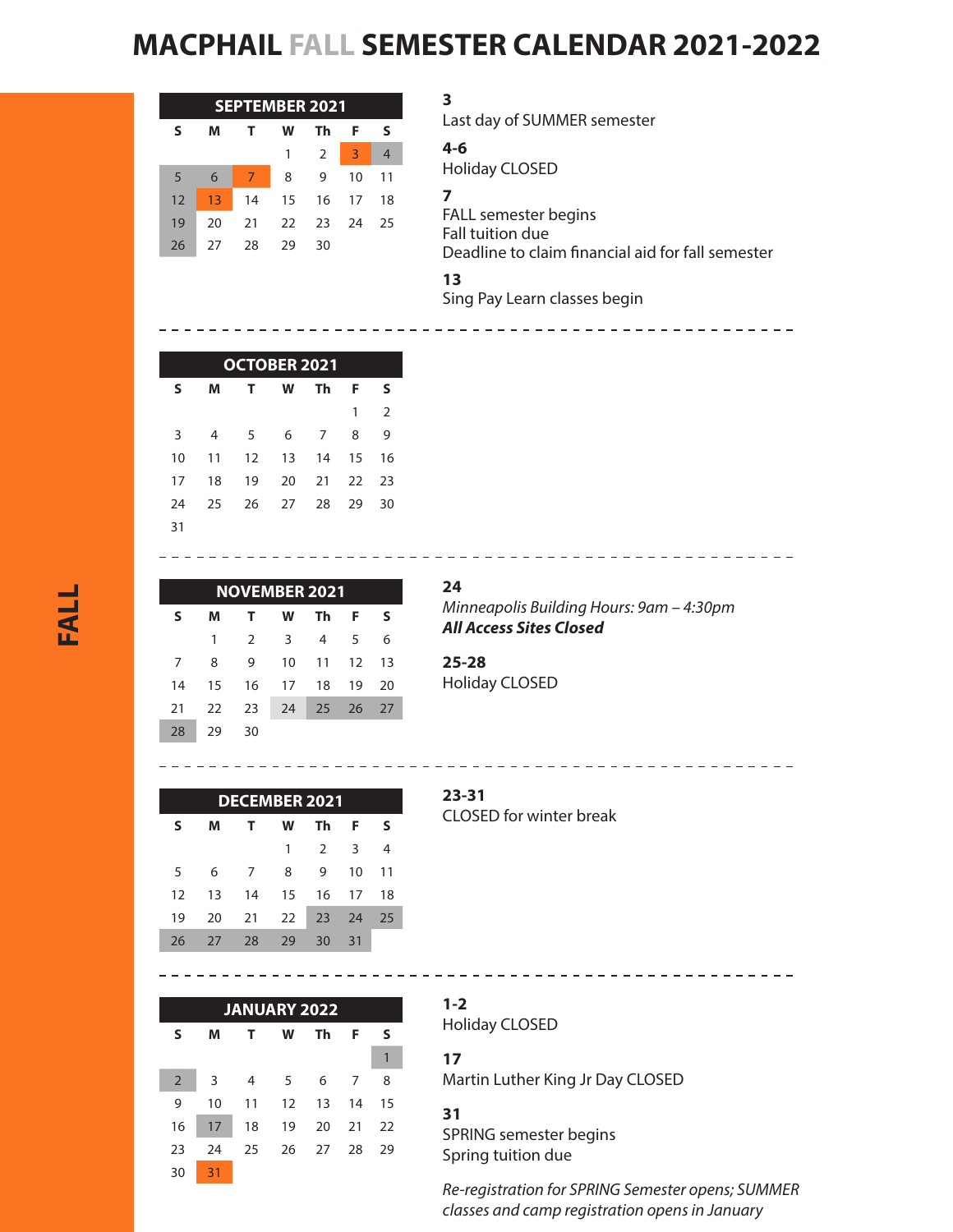## **MACPHAIL SPRING SEMESTER CALENDAR 2021-2022**

| <b>FEBRUARY 2022</b> |                |                |             |    |    |    |  |  |
|----------------------|----------------|----------------|-------------|----|----|----|--|--|
| S                    | м              | т.             | W           | Τh | F  | s  |  |  |
|                      |                | $\mathbf{1}$   | $2^{\circ}$ | 3  | 4  | 5  |  |  |
| 6                    | $\overline{7}$ | 8              | 9           | 10 | 11 | 12 |  |  |
| 13                   | 14             | 15             | - 16        | 17 | 18 | 19 |  |  |
| 20                   | -21            | 22 23 24 25 26 |             |    |    |    |  |  |
| 27                   | 28             |                |             |    |    |    |  |  |

| <b>MARCH 2022</b> |    |    |    |     |    |       |  |  |
|-------------------|----|----|----|-----|----|-------|--|--|
| S                 | м  | т  | W  | Th  | F  | s     |  |  |
|                   |    | 1  | 2  | 3   | 4  | 5     |  |  |
| 6                 | 7  | 8  | 9  | 10  |    | 11 12 |  |  |
| 13                | 14 | 15 | 16 | 17  | 18 | 19    |  |  |
| 20                | 21 | 22 | 23 | 24  | 25 | 26    |  |  |
| 27                | 28 | 29 | 30 | -31 |    |       |  |  |

| <b>APRIL 2022</b> |    |                |             |                |    |    |  |
|-------------------|----|----------------|-------------|----------------|----|----|--|
| S                 | M  | T.             | W           | Th Th          | F  | S  |  |
|                   |    |                |             |                | 1  | 2  |  |
| 3                 | 4  | 5 <sup>5</sup> | 6           | $\overline{7}$ | 8  | 9  |  |
| 10                | 11 | 12             | 13 14 15 16 |                |    |    |  |
| 17                | 18 | 19             | 20          | 21 22 23       |    |    |  |
| 24                | 25 | 26             | 27          | -28            | 29 | 30 |  |

| 17 |                       |
|----|-----------------------|
|    | <b>Holiday CLOSED</b> |

*Financial Aid applications for Fall-Spring 2022-2023 open in April*

-------------------------------

--------------------------------

| <b>MAY 2022</b> |    |                         |                |       |     |    |  |  |
|-----------------|----|-------------------------|----------------|-------|-----|----|--|--|
| S               | M  | Τ.                      | <b>W</b>       | Τh    | - F | s  |  |  |
| 1               | 2  | $\overline{\mathbf{3}}$ | 4              | - 5   | 6   | 7  |  |  |
| 8               | 9  | 10                      | 11             | 12    | 13  | 14 |  |  |
| 15              | 16 |                         | 17 18          | 19 20 |     | 21 |  |  |
| 22              | 23 |                         | 24 25 26 27 28 |       |     |    |  |  |
| 29              | 30 | 31                      |                |       |     |    |  |  |

## **28-30**

Holiday CLOSED

*Re-registration for SUMMER Individual, Suzuki, and Music Therapy opens early May*

---------------------------

-----------------------

| <b>JUNE 2022</b> |    |    |    |    |    |    |  |  |
|------------------|----|----|----|----|----|----|--|--|
| S                | м  | Т  | w  | Τh | F  | s  |  |  |
|                  |    |    | 1  | 2  | 3  | 4  |  |  |
| 5                | 6  | 7  | 8  | 9  | 10 | 11 |  |  |
| 12               | 13 | 14 | 15 | 16 | 17 | 18 |  |  |
| 19               | 20 | 21 | 22 | 23 | 24 | 25 |  |  |
| 26               | 27 | 28 | 29 | 30 |    |    |  |  |

## **13**

SUMMER semester begins (all activities) Summer tuition due

## **19-20**

Juneteenth Holiday CLOSED

*Closed Sundays through summer FALL class registration opens mid-June*